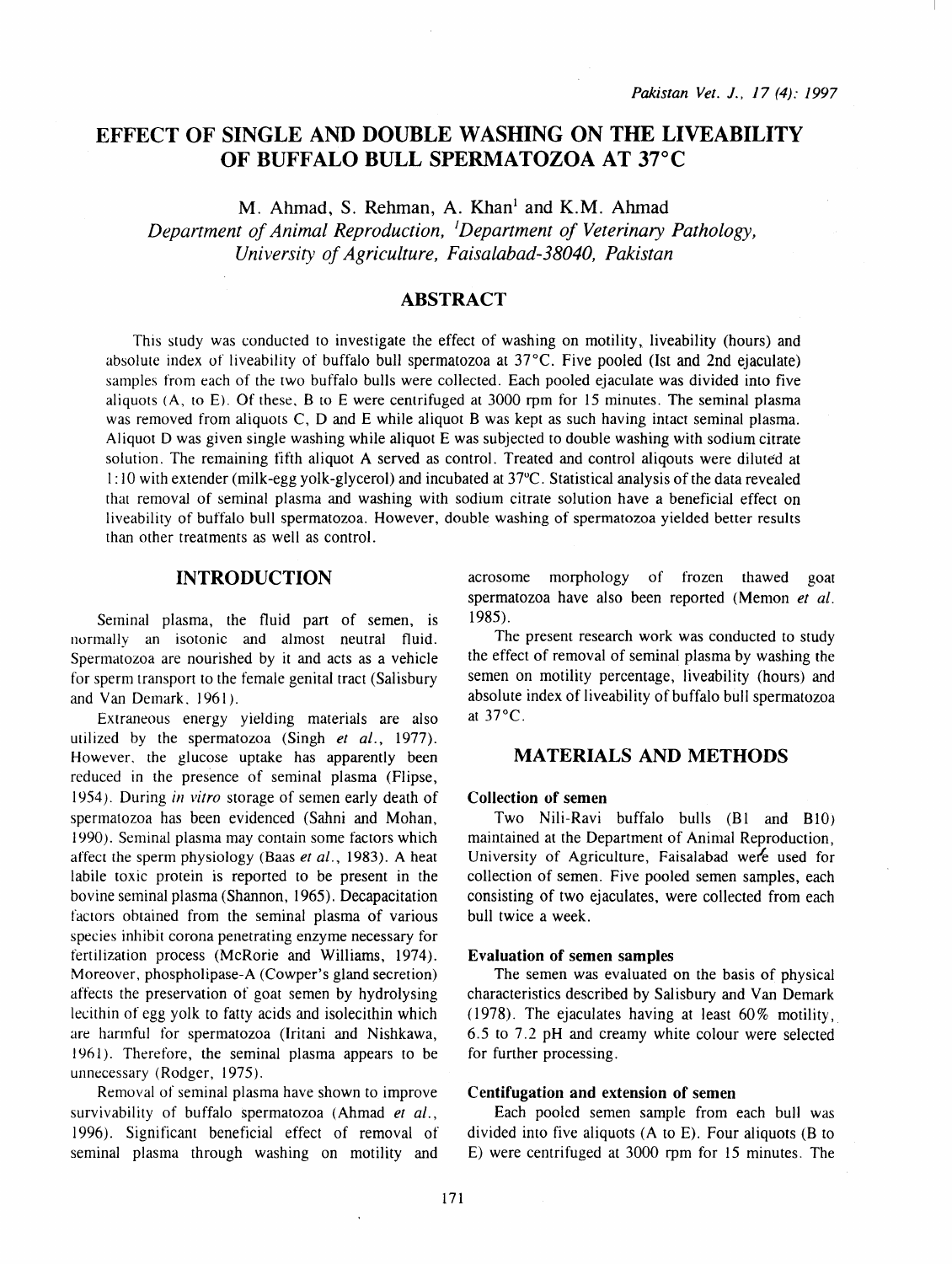seminal plasma was removed from three aliquots (C, D and E) whereas B was kept with intact seminal plasma. After removal of seminal plasma from samples D and E. sediment was resuspended in sodium citrate (2.9%) solution. They were again centrifuged at 3000 rpm for 15 minutes. One of these aliquots (D) was given single washing by removing the supernatant, whereas the other (E) was again centrifuged after removing the supernatant and adding the sodium citrate solution to give two washings. All the treated samples C, D and E were added with the milk-egg yolk-glycerol extender (Table 1) to make volume equal to that before centrifugation. The fifth aliquot (A) was kept as control. Treated and control samples were diluted with extender separately to make the ratio of 1:10. All samples were incubated at 37°C.

Table 1: Composition of experimental extender

| Ingredients          | Quantity |  |
|----------------------|----------|--|
| Milk $(ml)$          | 75       |  |
| Egg yolk (ml)        | 20       |  |
| Glycerol (ml)        | 5        |  |
| Penicillin (IU/ml)   | 1000     |  |
| Streptomycin (mg/ml) |          |  |

### Motility, liveability and absolute index of liveability

Immediately after dilution, motility (%) of each sample was recorded and then at one hour interval till the death of all spermatozoa. The time for which spermatozoa remained motile was taken as liveability (hours). The absolute index of liveability was calculated from the observed data by the application of Melovenof's equation (1962).

#### Statistical Analysis

The data were subjected to analysis of variance and Duncan's multiple range (DMR) test using the statistical Micro-computer programme "Minitab".

### RESULTS AND DISCUSSION

The liveability (hours) of spermatozoa and absolute index of liveability in control and treated samples obtained from bull B1 and BlO determined at hourly interval till the death of all spermatozoa are presented in Table 2. Data revealed that the liveability (hours) of spermatozoa was significantly  $(P < 0.001)$  higher in the samples washed twice with sodium citrate solution than

rest of the treated as well as control samples. Single washing with sodium citrate solution and removal of seminal plasma also yielded significantly  $(P < 0.001)$ higher liveability of spermatozoa as compared with control. The samples in which seminal plasma was kept intact showed significantly  $(P < 0.001)$  low liveability of spermatozoa when compared with control as well as other treated samples (Table 2).

The results of current study are comparable with those of Ritar and Salamon ( 1982) who noted the higher surviving percentage after single and double washing of fresh and frozen-thawed spermatozoa than the samples which were given no washing. The double washing yielding maximum percentage than single washing as well as without washing. The removal of toxic proteins and certain deletarious factors after single or double washing might be the major factor which are responsible for the enhancement of liveability of spermatozoa. A toxic protein in the bovine seminal plasma has been reported (Shanon, 1965) which might depress the motility of spermatozoa thus ultimately resulting in reduced liveability. Similar results had also been reported by Corteel and Baril (1975) who studied the effect of washing in the preservation of goat semen. They reported that there was no loss of motility of spermatozoa in washed than unwashed spermatozoa.

Shah (1993) indicated that the removal of seminal plasma had highly better results than control in respect of liveability of buffalo bulls spermatozoa. The results are also in agreement with those of Ahmad et al. (1996) who reported a higher survivability of spermatozoa in the samples for which seminal plasma was removed  $(15.7 \pm 1.2 \text{ hours})$  than samples with seminal plasma  $(12.9 \pm 1.3 \text{ hours}).$ 

Improvement in the surviability of buck spermatozoa during preservation at  $5^{\circ}$ C without seminal plasma has been reported by Deka and Rao (1986). Similarly, Sahni and Mohan (1990) achieved highly beneficial effect of removal of seminal plasma during preservation of buffalo bull semen at  $5^{\circ}$ C. The viability of buffalo bull spermatozoa was as high on day 9 as on day 1 or 3. They noted that buffalo spermatozoa were highly resistant to cold shock and the plasma which contains unidentified spermiostatic factor proved damaging to liveability of spermatozoa.

In the study under report the samples in which seminal plasma was kept intact the liveability of spermatozoa was significantly reduced than the samples from which seminal plasma was removed as well as control. The significant reduced liveability in samples with intact seminal plasma might be due to release of intracellular proteins, enzymes and ions into the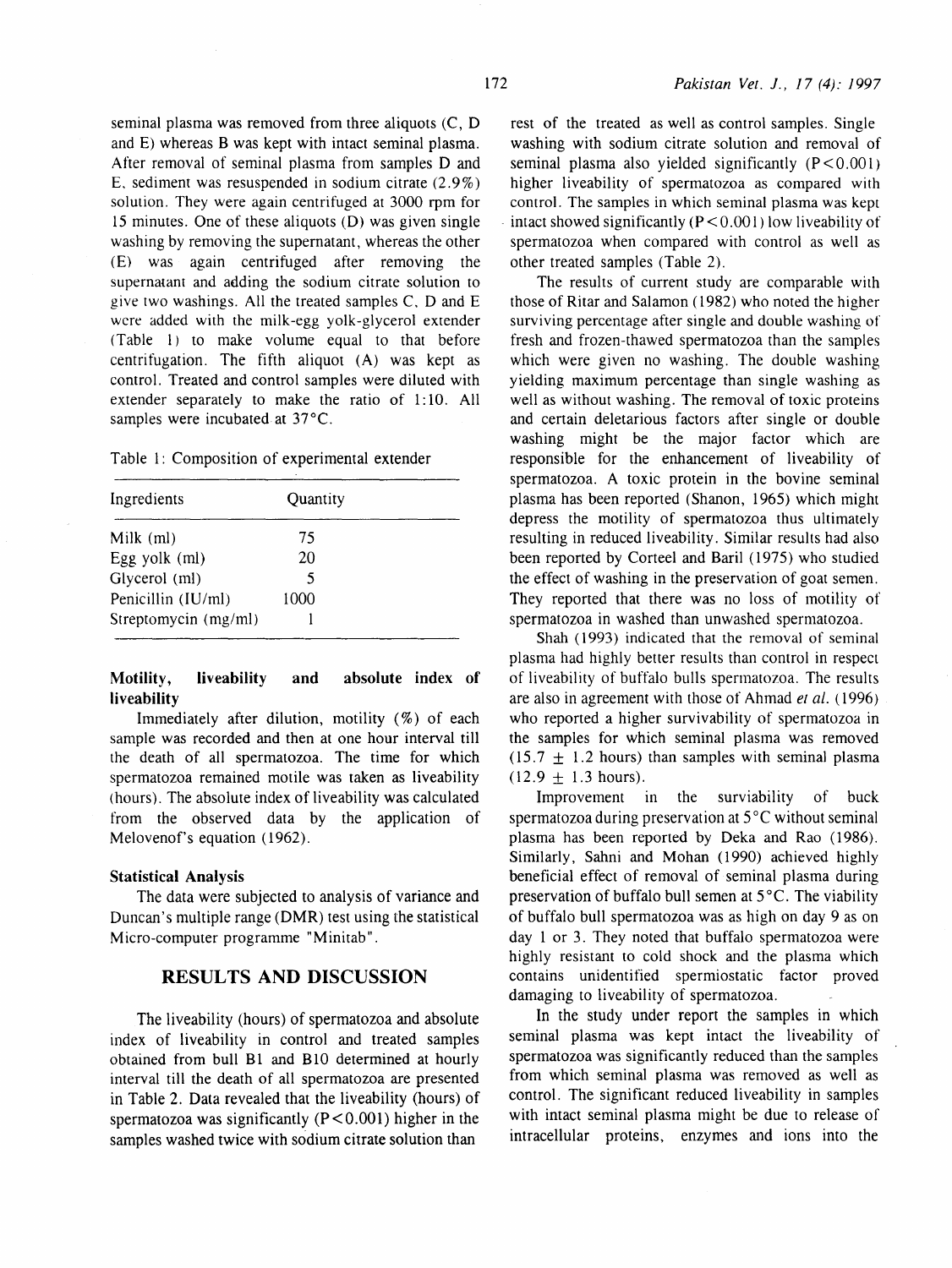| Treatments                                | Liveability<br>(hours) | Absolute index<br>of liveability |
|-------------------------------------------|------------------------|----------------------------------|
| A (Control)                               | $11.90 + 0.57a$        | $433.50 + 28.57a$                |
| B (Intact Seminal Plasma)                 | 9.40 $\pm$ 0.52b       | $326.85 + 17.94b$                |
| C (Seminal Plasma Removed)                | $14.00 \pm 0.70c$      | 535.55 $\pm$ 31.17c              |
| D (Seminal Plasma Removed Single Washing) | 14.00 $\pm$ 0.42c      | 539.55 $\pm$ 25.97c              |
| E (Seminal Plasma Removed Double Washing) | 16.10 $\pm$ 0.67d      | 589.50 $\pm$ 31.39c              |

Table 2: Means  $+$  SE of liveability (hours) and absolute index of liveability of spermatozoa at 37 $\degree$ C with control and treated samples of buffalo bull semen

Values having differed letters in a column differ significantly **(P** < 0.00 1).

surrounding medium which are responsible for reduced motility and liveability of spermatozoa resuspended into supernatant. After centrifugation these substances are released due to mechanical injury to sperm cell by centrifugation which leads to alteration in permeability of sperm cell membrane (Mann, 1951).

The inhibitory factor in the seminal plasma for motility is at a high level in buffalo semen than in cattle semen (Ganguli. 1978) and adverse effect is more marked in buffalo semen as compared to cattle semen (Sahni, 1990).

In the present study absolute index of liveability was significantly higher in the samples from which seminal plasma was removed than the samples with intact seminal plasma as well as control samples. The samples in which seminal plasma was kept as intact showed the least absolute index of liveability (Table 2). These rsults were in agreement with those by Ala-ud-Din et al. (1996) who reported that removal of seminal plasma is beneficial for absolute index of liveability in buffalo bulls.

It may be concluded from this study that removal of seminal plasma from semen and double washing of spermatozoa increases the liveability of buffalo bull spermatozoa.

## **REFERENCES**

- Ahmad, M., A. Khan, Z.A. Shah and K.M. Ahmad, 1996. Effect of removal of seminal plasma on the survival rate of spermatozoa. Anim. Reprod. Sci., 41: 193-199.
- Ala-ud-Din, Z.I. Qureshi, L.A. Lodhi and M. Ashraf, 1996. Effect of removal of seminal plasma on the fertility of Nili Ravi buffalo bull spermatozoa. Pakistan Vet. J., 16: 62-64.
- Baas, J., P.C. Molan and P. Shamon, 1983. Factors in seminal plasma of bulls that affect the viability and motility of spermatozoa. 1. Reprod. and Fert., 68: 275-280.
- Corteel, J.M. and G. Baril, 1975. Effect of washing on the preservation of goat semen at low temperatures. Elevate et Insem., 146: 20-36.
- Deka, B.C and A.R. Rao, 1986. Motility of buck spermatozoa during preservation at  $5^{\circ}$ C with and without seminal plasma. Indian Yet. *1.,* 63: 169- 170.
- Flipse, R.J., 1954. Metabolism of bovine semen, uptake of glucose by bovine spermatozoa. J. Dairy Sci., 37: 425-430.
- Ganguli, N.C., 1978. Biochemistry of semen processing. In: Buffalo reproduction and artificial insemination. Proceedings of the seminar sponsered by the FAO/SIDA/Govt. of India.
- Iritani, A. and Y. Nishikawa, 1961. Studies on the egg yolk coagulating factor in goat semen. II. Properties of coagulating factor and influential conditions for coagulation. Proc. Silver Jubilee Lah Anim. Hush., Kyoto Univ., pp: 97-104.
- Mann, T., 1951. Mechanical separation of sperm from seminal plasma; release of intracellular proteins from damaged spermatozoa. Biochem. J., 48: 386.
- Martinus, R.D., P.C. Molan and P. Shannon, 1991. Deleterious effects of seminal plasma in the cryopreservation of bovine spermatozoa. New Zealand J. Res., 34: 281-286.
- McRorie, R.A and W.I. Williams, 1974. Biochemistry of mammalian fertilization. Ann. Rev. Biochem, 43: 777-803.
- Memon, M.A., K.N. Bretzlaff and R.S. Ott, 1985. Effect of washing on motility and acrosome morphology of frozen thawed goat spermatozoa. Am. J. Yet. Res., 46: 473-475.